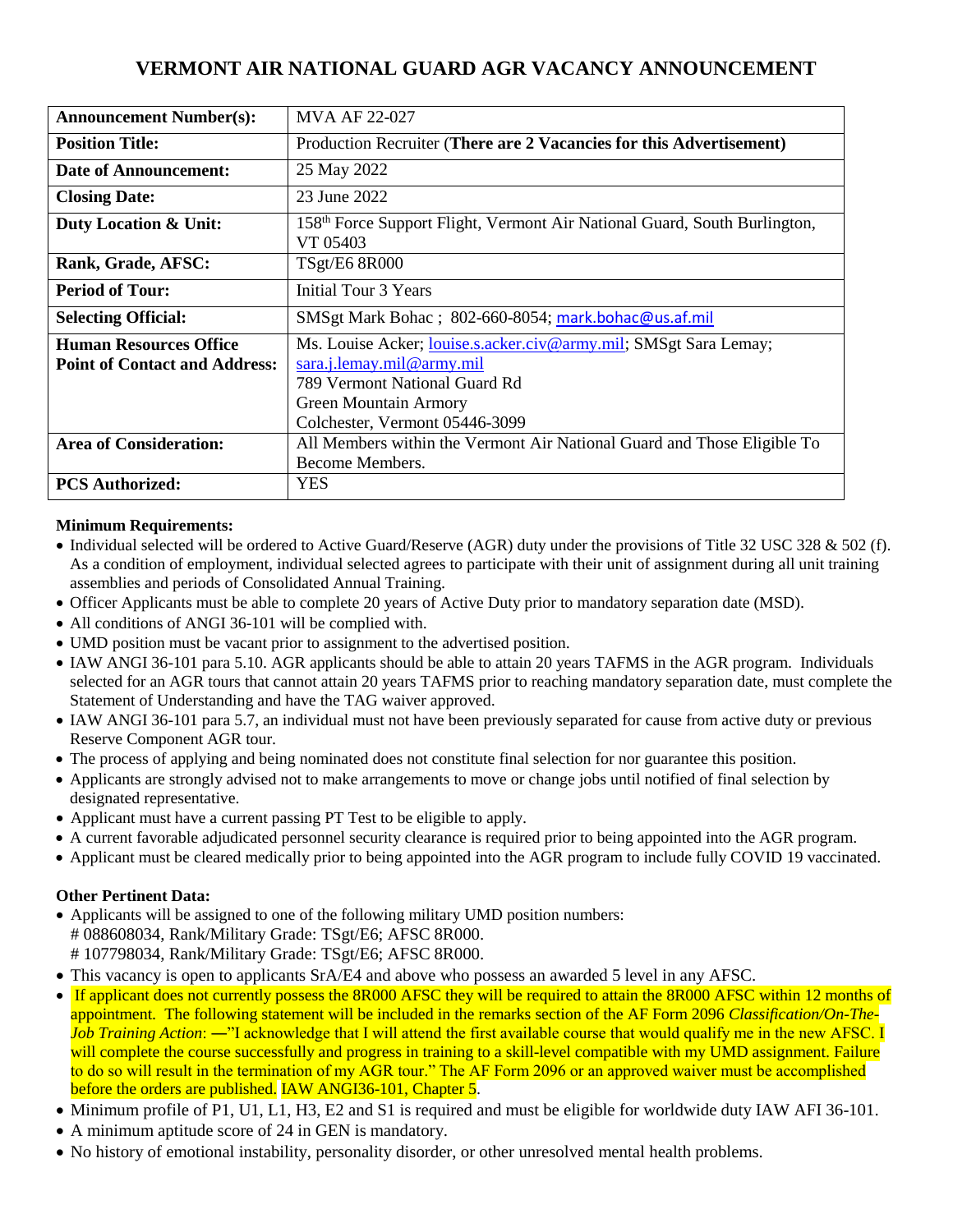- No record of alcohol or substance abuse, financial irresponsibility, domestic violence, or child abuse.
- No record of conviction by summary, special, or general courts-martial.
- No record of disciplinary action (Letter of Reprimand [LOR] or Article 15) for engaging in an unprofessional or inappropriate relationship as defined in AFI 36-2909, *Professional and Unprofessional Relationships*, or documented failures (LOR or Article 15) to exercise sound leadership principles with respect to morale or welfare of subordinates.
- Must possess a valid state driver's license to operate government motor vehicles (GMV).
- Incumbent may be subject to uncommon tours, rotational shift assignments and overtime duty.
- Mandatory knowledge, education and experience requirements of DAFI 36-2110 must be met.

### **Duties and Responsibilities:**

- These positions are located at the Vermont Air National Guard, South Burlington, Vermont. The primary purpose of these positions is to assist the ANG Recruiting Office Supervisor in the planning and organizing of recruiting activities.
- Initiates and follows-up on all contacts with prospective applicants to discuss overall opportunities of the ANG.
- Assists the RRM in the planning and organizing of recruiting activities.
- Assists the RRM in developing an annual strategic plan to include goals and objectives, R&R activities, financial planning and advertising and marketing initiatives.
- Assists the RRM and Unit Career Advisors (UCAs) with administration of unit/squadron level Career Motivation Program (CMP).
- Maintains locally established recruiting production standards to meet enlisted and officer state/territory/wing/GSU strength requirements.
- Utilizes the Air Force Recruiting information Support System Total Force (AFRISS-TF) to its fullest capabilities.
- Utilizes the R&R Administration Center to its fullest capabilities.
- Develops and maintains contacts with representatives of civilian organizations, high schools, active duty and reserve components.
- Coordinates enlistment activities with appropriate personnel (such as Public Affairs, Visual Information, and Force Support Squadron Personnel).
- Reports unfavorable publicity or conditions that might result in unfavorable public reaction to the appropriate officials.
- Coordinates with responsible sections to ensure prospects are property scheduled for ASVAB, physical examinations and all enlistment actions.
- Develops school programs to include presentation to members of educational institutions.
- Coordinates formal presentations to community influencers and organizations as requested.
- Provides recruiting assistance to ANG personnel engaged in recruiting activities who may be in direct contact with the public and news media representatives (i.e., air shows, career fairs, presentations).
- Conducts Center of Influence (COI) events.
- Assists the RRM in assigned duties as directed by the Recruiting & Retention Superintendent (RRS).
- **PERFORMS OTHER DUTIES AS ASSIGNED.**

## **Instructions for Applying:**

- Interested applicants will submit documents with the attached AGR Application Checklist. Applications without all required supporting documents will not be considered. Applications received after 1600 of the closing date will not be considered. Please do not submit applications in binders, portfolios or stapled together.
- All mailed Applications need to **be postmarked by the closing date** or they **will not** be considered.
- Applications must be hand-carried or sent via US Postal Service, Federal Express, UPS to the address below.
- Emailed applications are not authorized and **will not** be accepted.
- **Members deployed OCONUS in support of Contingency Operation may email application as one PDF to [sara.j.lemay.mil@army.mil](mailto:sara.j.lemay.mil@army.mil)**

**Submit Applications (with attached checklist) to: Human Resources Office Staffing Section 789 Vermont National Guard Road Colchester, VT 05446-3099**

**Equal Employment Opportunity:** The policy of the National Guard is to treat all applicants equally without regard to race, color, gender, religion, national origin, age, or non-disqualifying handicap. The National Guard is committed to develop and implement a diversity program that is consistent with equal employment opportunity and with the "Human Goals" of the Department of Defense.